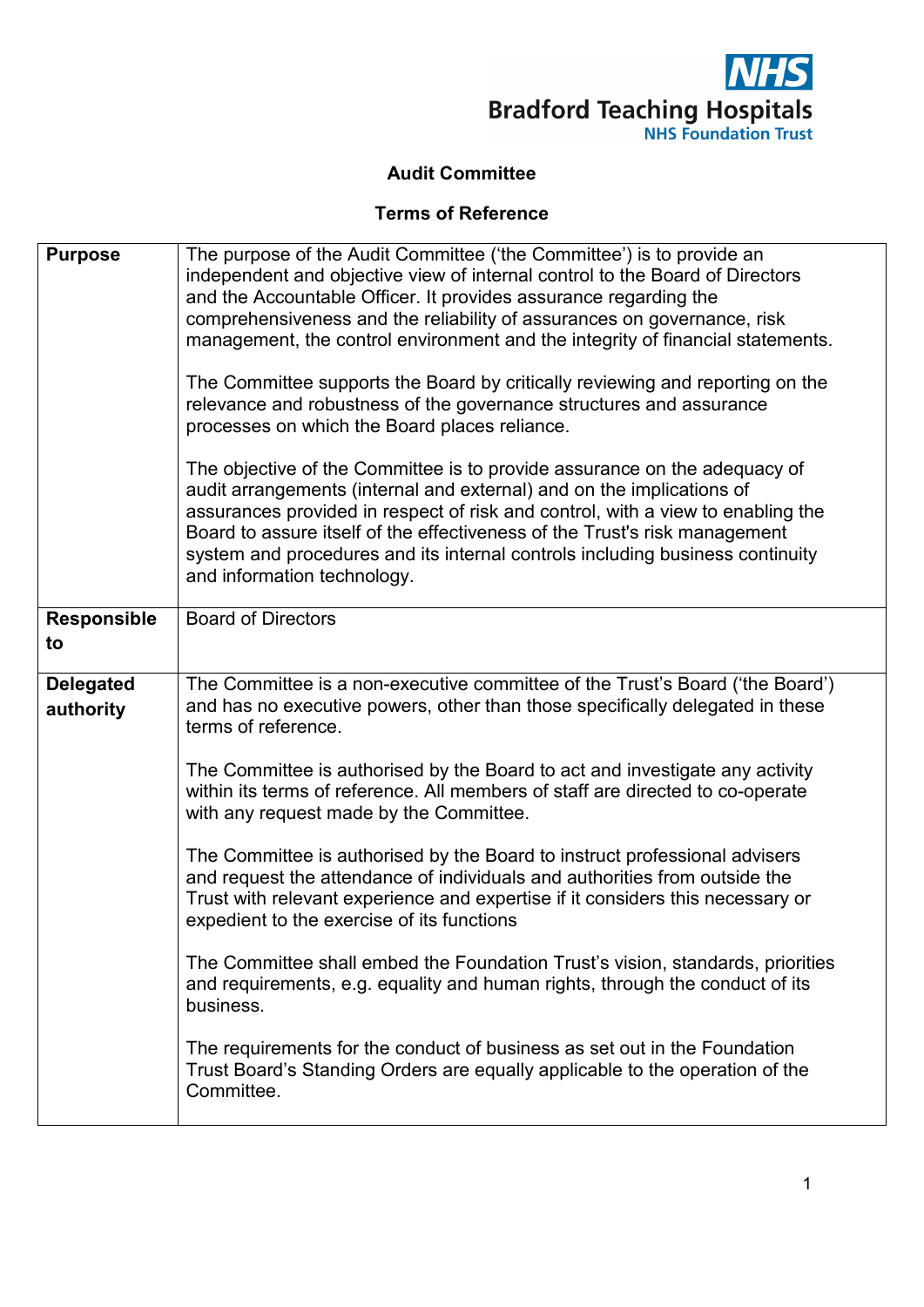

| <b>Duties</b> | Integrated governance, risk management and internal control<br>The Committee will review the establishment and maintenance of an effective<br>system of integrated governance, risk management and internal control, across the<br>whole of the Trust's activities (clinical and non-clinical), that supports the<br>achievement of the Trust's objectives. In particular, the Committee will review the<br>adequacy and effectiveness of:                                                                                                                                                                                                                                                                                                                                                                                                 |
|---------------|--------------------------------------------------------------------------------------------------------------------------------------------------------------------------------------------------------------------------------------------------------------------------------------------------------------------------------------------------------------------------------------------------------------------------------------------------------------------------------------------------------------------------------------------------------------------------------------------------------------------------------------------------------------------------------------------------------------------------------------------------------------------------------------------------------------------------------------------|
|               | • All risk and control related disclosure statements (in particular the Annual<br>Governance Statement), together with any accompanying Head of Internal<br>Audit opinion, External Audit opinion or other appropriate independent<br>assurances, prior to submission to the Board of Directors<br>The underlying assurance processes that indicate the degree of achievement<br>of the Trust's objectives, the effectiveness of the management of principal<br>risks and the appropriateness of the above disclosure statement<br>The policies and procedures for ensuring compliance with all relevant<br>regulatory, legal and code of conduct requirements and any related reporting<br>and self-certifications<br>The policies and procedures for all work related to counter fraud, bribery and<br>corruption as required by NHSCFA. |
|               | In carrying out this work the Committee will primarily utilise the work of Internal<br>Audit, External Audit, other Board Committees and other assurance functions, but<br>will not be limited to these sources. It will also seek reports and assurances from<br>directors and managers as appropriate, concentrating on the over-arching systems<br>of integrated governance, risk management and internal control, together with<br>indicators of their effectiveness. This will be evidenced through the Committee's use<br>of an effective assurance framework to guide its work and the audit and assurance<br>functions that report to it.                                                                                                                                                                                          |
|               | As part of its integrated approach, the Committee will have effective relationships<br>with other key committees so that it understands processes and linkages.                                                                                                                                                                                                                                                                                                                                                                                                                                                                                                                                                                                                                                                                            |
|               | <b>Internal Audit</b><br>The Committee shall ensure that there is an effective Internal Audit function that<br>meets the Public Sector Internal Audit Standards, 2017 and provides appropriate<br>independent assurance to the Committee, Accountable Officer and Board of<br>Directors. This will be achieved by:                                                                                                                                                                                                                                                                                                                                                                                                                                                                                                                         |
|               | Considering the provision of the Internal Audit service and the costs involved<br>$\bullet$<br>Reviewing and approving the strategic and annual Internal Audit plan,<br>ensuring that this is consistent with the audit needs of the organisation as<br>identified in the assurance framework.<br>Considering the major findings of Internal Audit work (and management's<br>٠<br>responses) Ensuring coordination between the Internal and External Auditors<br>to optimise the Trust's use of audit resources<br>Ensuring that the Internal Audit function is adequately resourced and has                                                                                                                                                                                                                                               |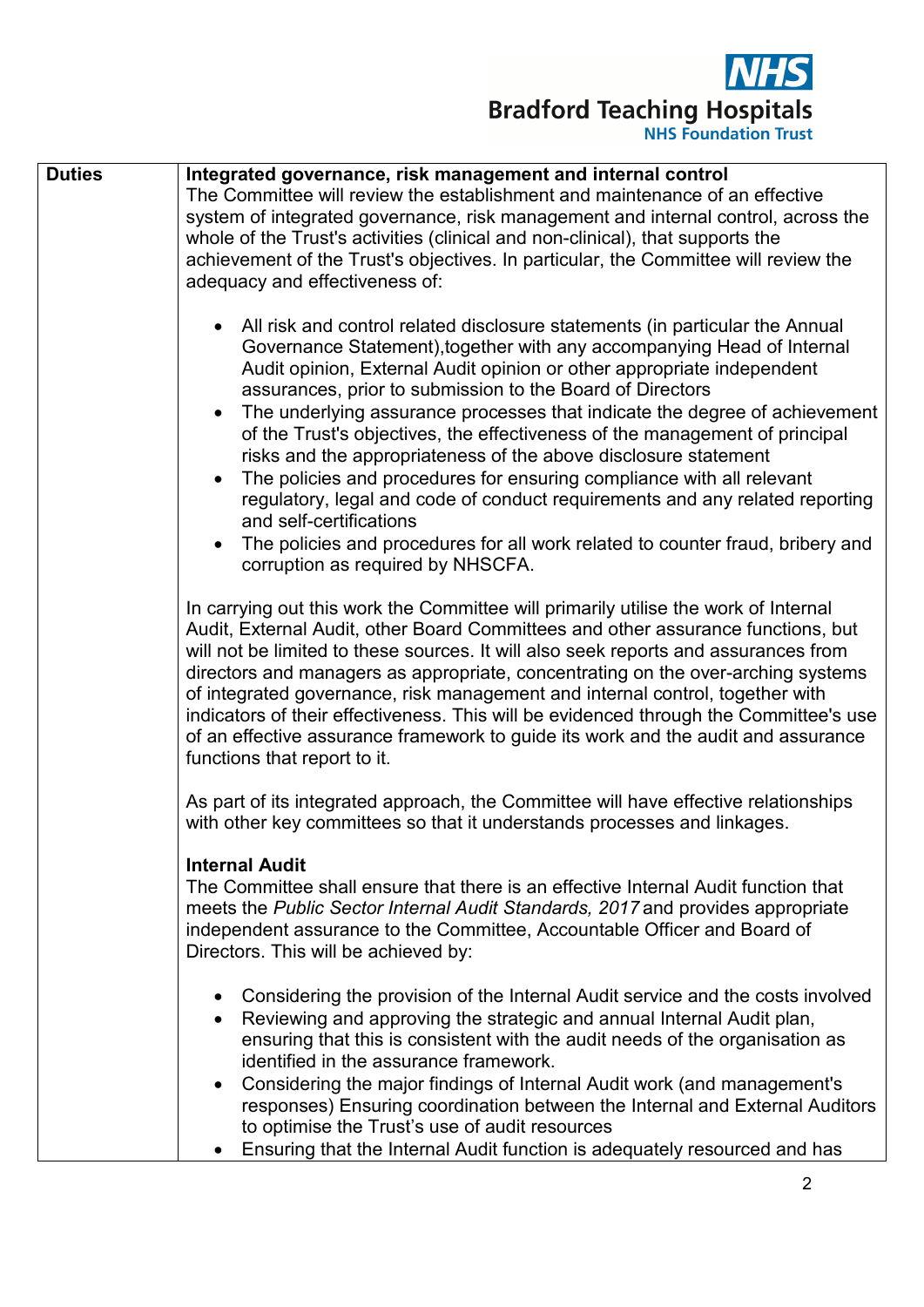| appropriate standing within the Trust<br>Monitoring the effectiveness of Internal Audit and carrying out an annual<br>review.                                                                                                                                                                                                                                                                                                                                                                                                                                                                                                                                                                                                                                                                                                                                                                                                                                   |
|-----------------------------------------------------------------------------------------------------------------------------------------------------------------------------------------------------------------------------------------------------------------------------------------------------------------------------------------------------------------------------------------------------------------------------------------------------------------------------------------------------------------------------------------------------------------------------------------------------------------------------------------------------------------------------------------------------------------------------------------------------------------------------------------------------------------------------------------------------------------------------------------------------------------------------------------------------------------|
| <b>External Audit</b><br>The Committee shall review and monitor the External Auditors' independence and<br>objectivity and the effectiveness of the external audit process. In particular, the<br>Committee will review the work and findings of the External Auditors and consider<br>the implications and management's responses to, their work. This will be achieved<br>by:                                                                                                                                                                                                                                                                                                                                                                                                                                                                                                                                                                                 |
| Considering the appointment and performance of the External Auditors, as<br>far as the rules governing the appointment permit (and make<br>recommendations to the Board of Directors when appropriate)<br>Discussing and agreeing with the External Auditors, before the audit<br>commences, the nature and scope of the audit as set out in the External<br>Audit annual plan<br>Discussing with the External Auditors their evaluation of audit risks and<br>assessment of the organisation and the impact on the audit fee<br>Reviewing all External Audit reports, including the report to those charged<br>with governance (before its submission to the Board of Directors) and any<br>work undertaken outside of the annual External Audit plan, together with the<br>appropriateness of management responses<br>Ensuring that there is in place a clear and appropriate policy for the<br>engagement of External Auditors to supply non-audit services. |
| <b>Other assurance functions</b><br>The Committee shall review the findings of other significant assurance functions,<br>both internal and external to the Trust, and consider the implications for the<br>governance of the Trust. These will include, but will not be limited to, any reviews by<br>Department of Health and Social Care arm's length bodies or regulators/inspectors<br>- for example, the Care Quality Commission, NHS Resolution, etc. and professional<br>bodies with responsibility for the performance of staff or functions - for example,<br>Royal Colleges, accreditation bodies, etc.<br>The Committee will review the work of other Committees within the organisation,<br>whose work can provide relevant assurance to the Committee's areas of                                                                                                                                                                                   |
| responsibility.<br>The Committee will have oversight of and receive assurances in relation to<br>compliance with Trust policies.                                                                                                                                                                                                                                                                                                                                                                                                                                                                                                                                                                                                                                                                                                                                                                                                                                |
| <b>Counter fraud</b><br>The Committee shall satisfy itself that the Trust has adequate arrangements in<br>place for the prevention and detection of fraud, bribery and corruption that meet                                                                                                                                                                                                                                                                                                                                                                                                                                                                                                                                                                                                                                                                                                                                                                     |
|                                                                                                                                                                                                                                                                                                                                                                                                                                                                                                                                                                                                                                                                                                                                                                                                                                                                                                                                                                 |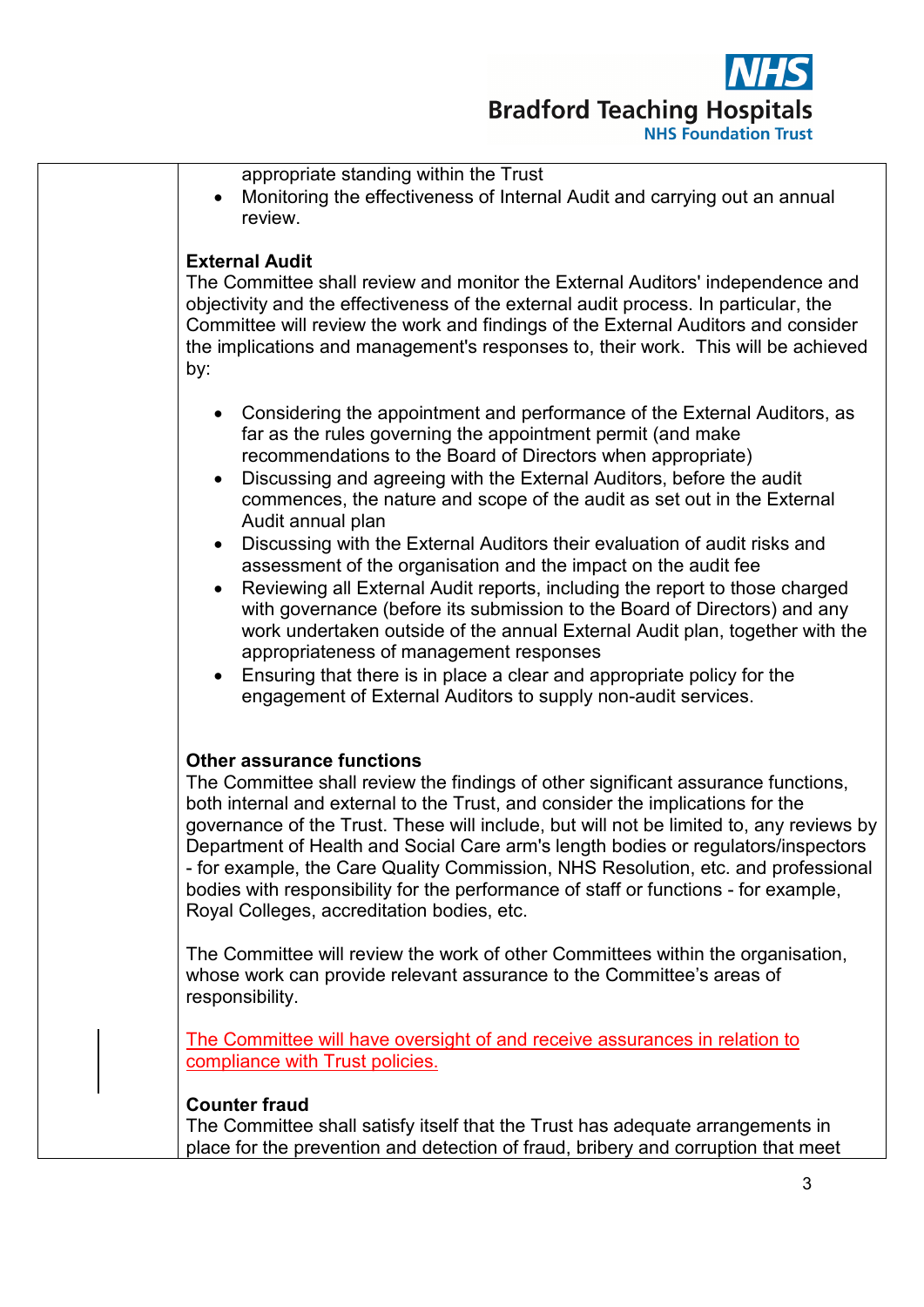

NHSCFA's standards and shall review the outcomes of work in these areas. The Committee shall refer any suspicions of fraud, bribery and corruption to the NHS Counter Fraud Agency.

The Committee shall receive and consider reports arising from quality inspections by the NHSCFA.

## **Management**

The Committee shall request and review reports, evidence and assurances from Board Committees, directors and managers on the overall arrangements for governance, risk management and internal control. The Committee may also request specific reports from individual functions within the Trust.

## **Financial reporting and control**

The Committee shall monitor the integrity of the financial statements of the Trust and any formal announcements relating to its financial performance. The Committee will ensure that the systems for financial reporting to the Board of Directors, including those of budgetary control, are subject to review as to the completeness and accuracy of the information provided. The Committee shall review the Annual Report and Financial Statements before submission to the Board of Directors, focusing particularly on:

- The Annual Governance Statement and other disclosures relevant to the terms of reference of the Committee
- The quality of financial reports
- Changes in, and compliance with, accounting policies, practices and estimation techniques
- Explanations for significant variances
- Unadjusted misstatements in the financial statements
- Significant judgements in preparation of the financial statements
- Significant adjustments resulting from the audit
- The letter of management representation

As regards Standing Orders and Standing Financial Instructions, the Committee shall:

- Seek assurance regarding the Trust's compliance with Standing Orders and Standing Financial Instructions
- Consider any proposed changes to Standing Orders and Standing Financial Instructions and, as appropriate, make recommendations to the Board.

The Committee shall review schedules of losses and special payments, and review single source tenders.

The Committee shall receive, consider and derive assurance from reports relating to the Trust Charitable Funds Committee with regard to governance, risk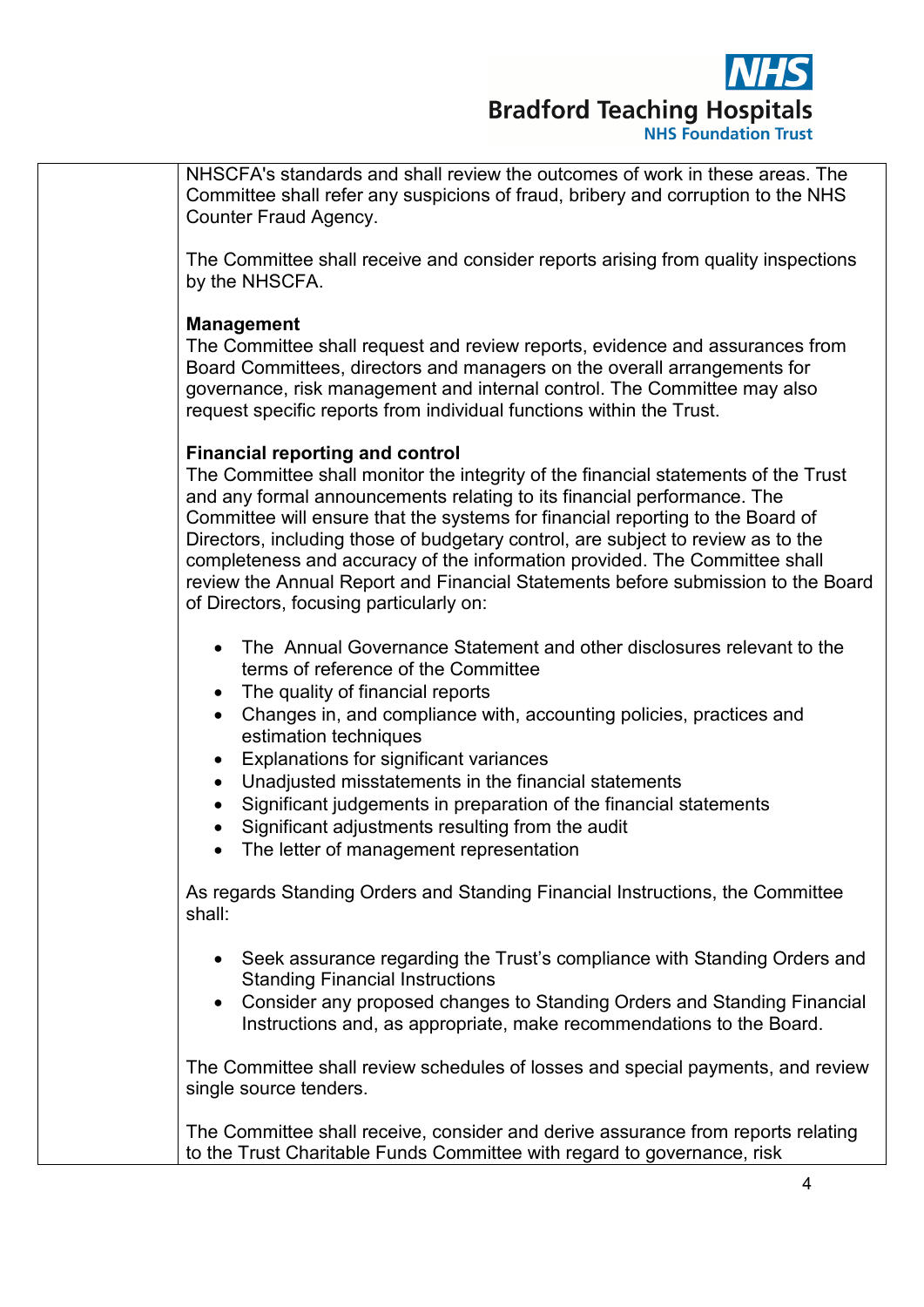

|                                 | management, control, audit and financial reporting.                                                                                                                                                                                                                                                                                                                                                     |                                                                                                                                                                                                                |  |  |
|---------------------------------|---------------------------------------------------------------------------------------------------------------------------------------------------------------------------------------------------------------------------------------------------------------------------------------------------------------------------------------------------------------------------------------------------------|----------------------------------------------------------------------------------------------------------------------------------------------------------------------------------------------------------------|--|--|
|                                 | Whistleblowing / Freedom to Speak Up<br>The Committee shall review the effectiveness of the arrangements in place for<br>allowing staff to raise (in confidence) concerns about possible improprieties in<br>financial control and reporting, clinical quality, or patient or staff safety or other<br>matters and ensure that any such concerns are investigated proportionately and<br>independently. |                                                                                                                                                                                                                |  |  |
| <b>Chairing</b><br>arrangements | The Chair of the Committee ('the Chair') shall be appointed by the Board of<br>Directors from amongst its Independent, Non-Executive Directors. The Chair should<br>have a financial qualification.                                                                                                                                                                                                     |                                                                                                                                                                                                                |  |  |
| <b>Membership</b>               | <b>Title</b>                                                                                                                                                                                                                                                                                                                                                                                            | <b>Role</b>                                                                                                                                                                                                    |  |  |
|                                 | Non-Executive<br>Director                                                                                                                                                                                                                                                                                                                                                                               | Chair<br>To ensure the Committee functions properly, that there is full<br>participation during meetings, that all relevant matters are<br>discussed and that effective decisions are made and carried<br>out. |  |  |
|                                 | Non-Executive                                                                                                                                                                                                                                                                                                                                                                                           | Deputy Chair.                                                                                                                                                                                                  |  |  |
|                                 | <b>Director</b>                                                                                                                                                                                                                                                                                                                                                                                         | To provide independent oversight and challenge                                                                                                                                                                 |  |  |
|                                 | Non-Executive<br>Director X2                                                                                                                                                                                                                                                                                                                                                                            | To provide independent oversight and challenge                                                                                                                                                                 |  |  |
|                                 | <b>Attendees</b>                                                                                                                                                                                                                                                                                                                                                                                        |                                                                                                                                                                                                                |  |  |
|                                 | Director of                                                                                                                                                                                                                                                                                                                                                                                             | To support the purpose and aims of the Committee and to agree                                                                                                                                                  |  |  |
|                                 | Finance                                                                                                                                                                                                                                                                                                                                                                                                 | decisions, actions and provide input and feedback on                                                                                                                                                           |  |  |
|                                 |                                                                                                                                                                                                                                                                                                                                                                                                         | management issues related to the agenda and work-plan                                                                                                                                                          |  |  |
|                                 | Associate Director                                                                                                                                                                                                                                                                                                                                                                                      | To support the purpose and aims of the Committee and to agree                                                                                                                                                  |  |  |
|                                 | of Corporate                                                                                                                                                                                                                                                                                                                                                                                            | decisions, actions and provide input and feedback on                                                                                                                                                           |  |  |
|                                 | Governance/Board                                                                                                                                                                                                                                                                                                                                                                                        | management issues related to the agenda and work-plan                                                                                                                                                          |  |  |
|                                 | Secretary                                                                                                                                                                                                                                                                                                                                                                                               | To support the Chair of the Committee in ensuring that the<br>Committee functions properly                                                                                                                     |  |  |
|                                 | Accountable                                                                                                                                                                                                                                                                                                                                                                                             | To discuss annually with the Committee the process for                                                                                                                                                         |  |  |
|                                 | Officer                                                                                                                                                                                                                                                                                                                                                                                                 | assurance that supports the Annual Governance Statement. He<br>or she shall also attend when the Committee considers the draft<br>Annual Governance Statement and, the Annual Report and<br>Accounts           |  |  |
|                                 | Representative(s)<br>from Internal audit                                                                                                                                                                                                                                                                                                                                                                | To support the purpose and aims of the Committee and to agree<br>decisions, actions and provide input and feedback on<br>management issues related to the agenda and work-plan                                 |  |  |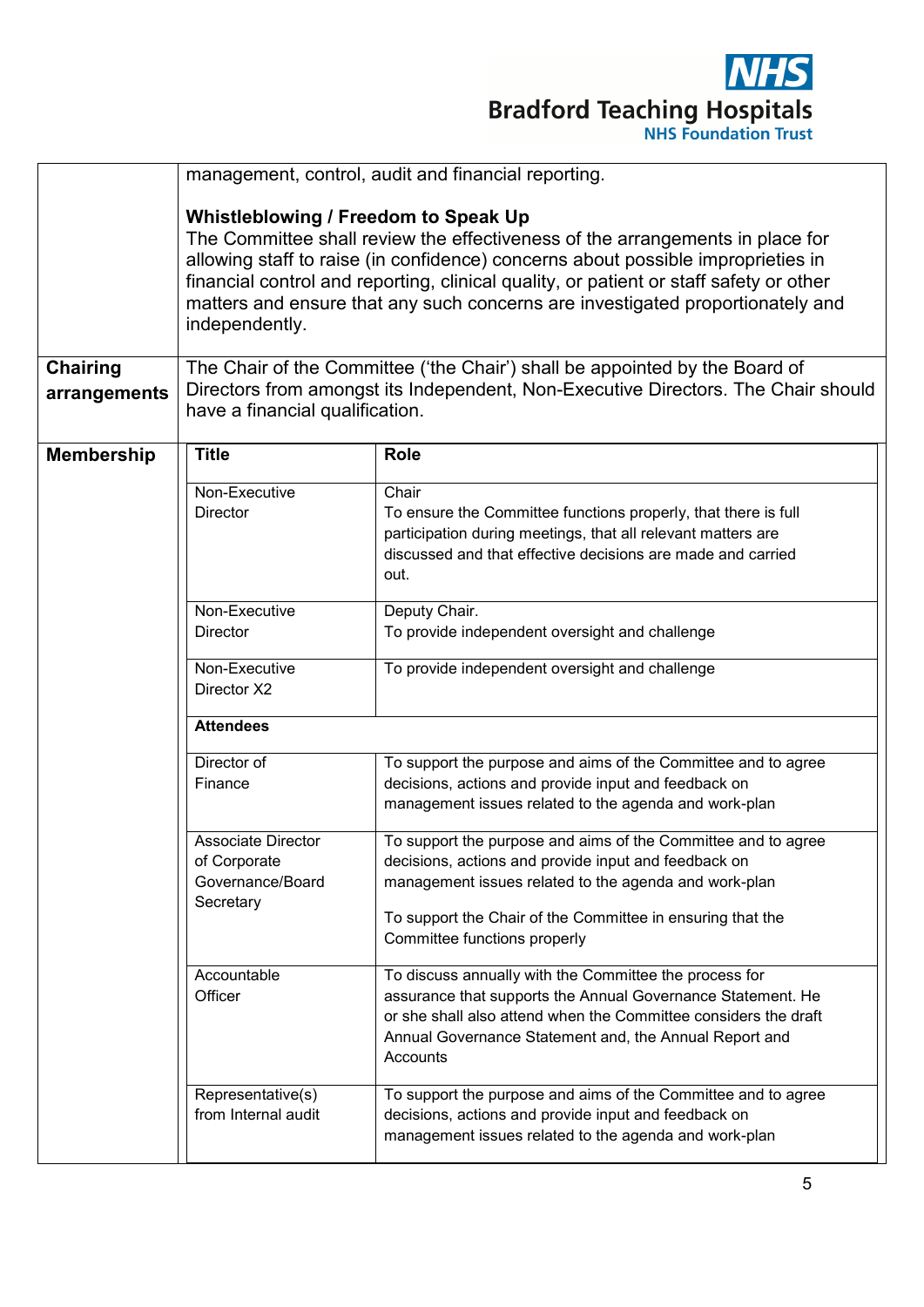

|                                 | Representative(s)                                                                                                                                                                                                                                                                                                                                                                                                                                                                 | To support the purpose and aims of the Committee and to agree                 |  |  |
|---------------------------------|-----------------------------------------------------------------------------------------------------------------------------------------------------------------------------------------------------------------------------------------------------------------------------------------------------------------------------------------------------------------------------------------------------------------------------------------------------------------------------------|-------------------------------------------------------------------------------|--|--|
|                                 | from external audit                                                                                                                                                                                                                                                                                                                                                                                                                                                               | decisions, actions and provide input and feedback on                          |  |  |
|                                 |                                                                                                                                                                                                                                                                                                                                                                                                                                                                                   | management issues related to the agenda and work-plan                         |  |  |
|                                 |                                                                                                                                                                                                                                                                                                                                                                                                                                                                                   |                                                                               |  |  |
|                                 | Assigned Local                                                                                                                                                                                                                                                                                                                                                                                                                                                                    | To support the purpose and aims of the Committee and to agree                 |  |  |
|                                 | <b>Counter Fraud</b>                                                                                                                                                                                                                                                                                                                                                                                                                                                              | decisions, actions and provide input and feedback on                          |  |  |
|                                 | Specialist                                                                                                                                                                                                                                                                                                                                                                                                                                                                        | management issues related to the agenda and work-plan. The                    |  |  |
|                                 |                                                                                                                                                                                                                                                                                                                                                                                                                                                                                   | assigned Local Counter Fraud Specialist will attend a minimum                 |  |  |
|                                 |                                                                                                                                                                                                                                                                                                                                                                                                                                                                                   | of two Committee meetings a year.                                             |  |  |
|                                 |                                                                                                                                                                                                                                                                                                                                                                                                                                                                                   |                                                                               |  |  |
|                                 | <b>Other Executive</b>                                                                                                                                                                                                                                                                                                                                                                                                                                                            | To support the purpose and aims of the Committee and to agree                 |  |  |
|                                 | <b>Directors/Directors</b>                                                                                                                                                                                                                                                                                                                                                                                                                                                        | decisions, actions and provide input and feedback on                          |  |  |
|                                 |                                                                                                                                                                                                                                                                                                                                                                                                                                                                                   | management issues related to the agenda and work-plan as                      |  |  |
|                                 |                                                                                                                                                                                                                                                                                                                                                                                                                                                                                   |                                                                               |  |  |
|                                 |                                                                                                                                                                                                                                                                                                                                                                                                                                                                                   | required by the Committee                                                     |  |  |
|                                 |                                                                                                                                                                                                                                                                                                                                                                                                                                                                                   |                                                                               |  |  |
|                                 | The Head of Internal Audit and lead representative of External Audit shall have                                                                                                                                                                                                                                                                                                                                                                                                   |                                                                               |  |  |
|                                 |                                                                                                                                                                                                                                                                                                                                                                                                                                                                                   | a right of direct access to the Chairperson of the Committee.                 |  |  |
|                                 |                                                                                                                                                                                                                                                                                                                                                                                                                                                                                   | The Chairperson of the Trust shall not be a member of the Committee.          |  |  |
| <b>Secretary</b>                | Secretarial support will be provided by the Corporate Governance Team.                                                                                                                                                                                                                                                                                                                                                                                                            |                                                                               |  |  |
| Quorum                          | A quorum shall consist of two of the four Independent members.                                                                                                                                                                                                                                                                                                                                                                                                                    |                                                                               |  |  |
|                                 | Members should attend at least 75% of meetings within any calendar year.<br>Attendance will be monitored and addressed by the Chair.<br>Should any member be unavailable to attend, they may nominate a deputy,<br>with full voting rights, to attend in their place subject to the agreement of the<br>Chair.<br>The Committee may ask any of those who are in attendance but who are not<br>members to withdraw to enable a full and frank discussion of particular<br>matters. |                                                                               |  |  |
|                                 |                                                                                                                                                                                                                                                                                                                                                                                                                                                                                   |                                                                               |  |  |
|                                 |                                                                                                                                                                                                                                                                                                                                                                                                                                                                                   |                                                                               |  |  |
|                                 | Where the Committee is not quorate, the meeting should be rearranged within<br>2 weeks.                                                                                                                                                                                                                                                                                                                                                                                           |                                                                               |  |  |
| <b>Frequency of</b><br>meetings | The Committee will meet at least five times per annum and shall agree a<br>schedule of meetings at least 12 months in advance. The Committee will<br>consider and keep under consideration the frequency and timing of meetings<br>needed to allow it to discharge all of its responsibilities. The Board of                                                                                                                                                                      |                                                                               |  |  |
|                                 | Directors, Accountable Officer, External Auditors or Head of Internal Audit may<br>request of the Committee Chairperson an additional meeting if they consider<br>that one is necessary.                                                                                                                                                                                                                                                                                          |                                                                               |  |  |
|                                 |                                                                                                                                                                                                                                                                                                                                                                                                                                                                                   | At least once a year the Committee shall meet privately with the external and |  |  |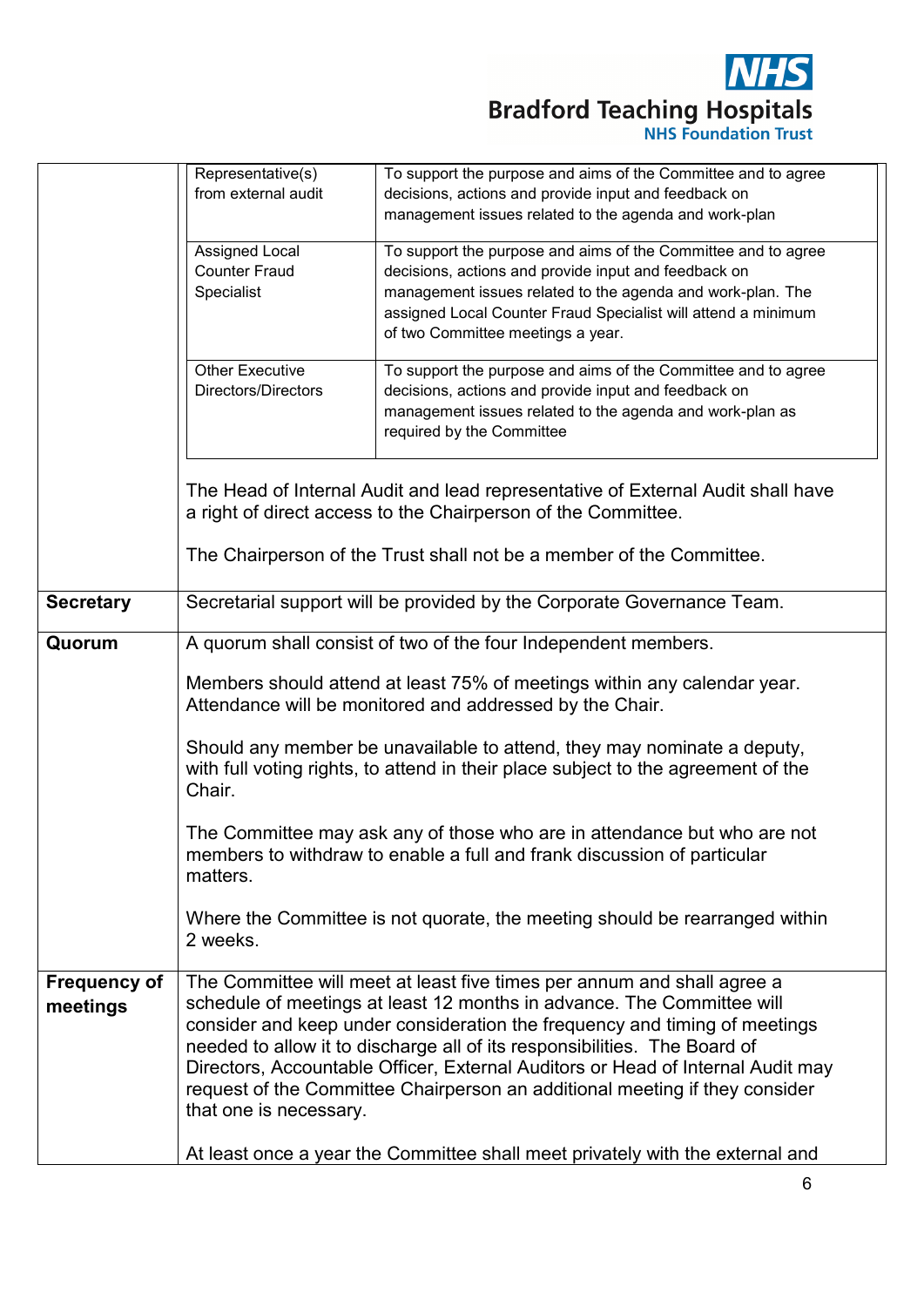

|                                 | with the internal auditors.                                                                                                                                                                                                                                                                                                                                                                                                                                                                                                                                                                                                                                                                                                                                                                                                                                                                                                                                                                                                                                                                                                                                                                                        |  |  |
|---------------------------------|--------------------------------------------------------------------------------------------------------------------------------------------------------------------------------------------------------------------------------------------------------------------------------------------------------------------------------------------------------------------------------------------------------------------------------------------------------------------------------------------------------------------------------------------------------------------------------------------------------------------------------------------------------------------------------------------------------------------------------------------------------------------------------------------------------------------------------------------------------------------------------------------------------------------------------------------------------------------------------------------------------------------------------------------------------------------------------------------------------------------------------------------------------------------------------------------------------------------|--|--|
|                                 | At the request of the Chair, the Committee may hold meetings by telephone,<br>video link or by email exchange. Normal rules relating to quoracy will apply to<br>the functioning of such a meeting. These meetings will be deemed as<br>standard meetings of the Committee and shall be documented accordingly.                                                                                                                                                                                                                                                                                                                                                                                                                                                                                                                                                                                                                                                                                                                                                                                                                                                                                                    |  |  |
| <b>Circulation of</b><br>papers | The Associate Director of Corporate Governance/Board Secretary will hold an<br>agenda setting meeting with the Chair and/or the Deputy Chair at least 3<br>weeks before the meeting date.                                                                                                                                                                                                                                                                                                                                                                                                                                                                                                                                                                                                                                                                                                                                                                                                                                                                                                                                                                                                                          |  |  |
|                                 | The agenda will be based around the Committee's work plan, matters arising<br>and requests from the Board of Directors or other Board Committees to<br>consider specific issues. Following approval, the agenda and timetable for<br>papers will be circulated to all Committee members.                                                                                                                                                                                                                                                                                                                                                                                                                                                                                                                                                                                                                                                                                                                                                                                                                                                                                                                           |  |  |
|                                 | Agenda items along with accompanying papers to be submitted to the<br>Committee secretary one week prior to meeting dates.                                                                                                                                                                                                                                                                                                                                                                                                                                                                                                                                                                                                                                                                                                                                                                                                                                                                                                                                                                                                                                                                                         |  |  |
|                                 | The agenda and papers for meetings will be distributed five working days in<br>advance of the meeting.                                                                                                                                                                                                                                                                                                                                                                                                                                                                                                                                                                                                                                                                                                                                                                                                                                                                                                                                                                                                                                                                                                             |  |  |
|                                 | The minutes, highlight report and action log will be circulated to members<br>within seven working days of the meeting to check the accuracy.                                                                                                                                                                                                                                                                                                                                                                                                                                                                                                                                                                                                                                                                                                                                                                                                                                                                                                                                                                                                                                                                      |  |  |
|                                 | Members must forward amendments to the Committee secretary within the<br>next seven days.                                                                                                                                                                                                                                                                                                                                                                                                                                                                                                                                                                                                                                                                                                                                                                                                                                                                                                                                                                                                                                                                                                                          |  |  |
| <b>Reporting</b>                | The Committee Chair shall report formally, regularly and on a timely basis to<br>the Board of Directors on the Committee's activities by:<br>Providing a written update report (including detailed commentary on the<br>assurance received and risks identified in relation to the key controls<br>identified within the Board Assurance Framework) following each<br>meeting and the presentation of an annual report for each of its<br>operational duties.<br>The minutes of the Committee's meetings shall be formally recorded by<br>the Secretary and submitted to the Board of Directors. The Chairperson<br>of the Committee shall draw to the attention of the Board of Directors<br>any issues that require disclosure to the full Board of Directors, or<br>require executive action.<br>Bringing to the Board of Director's specific attention any significant<br>matter under consideration by the Committee.<br>Ensuring appropriate escalation arrangements are in place to alert the<br>Foundation Trust Board Chair, Chief Executive or Chairs of other<br>relevant Committees of any urgent/critical matters that may compromise<br>the delivery of the Foundation Trust's Strategic Objectives. |  |  |